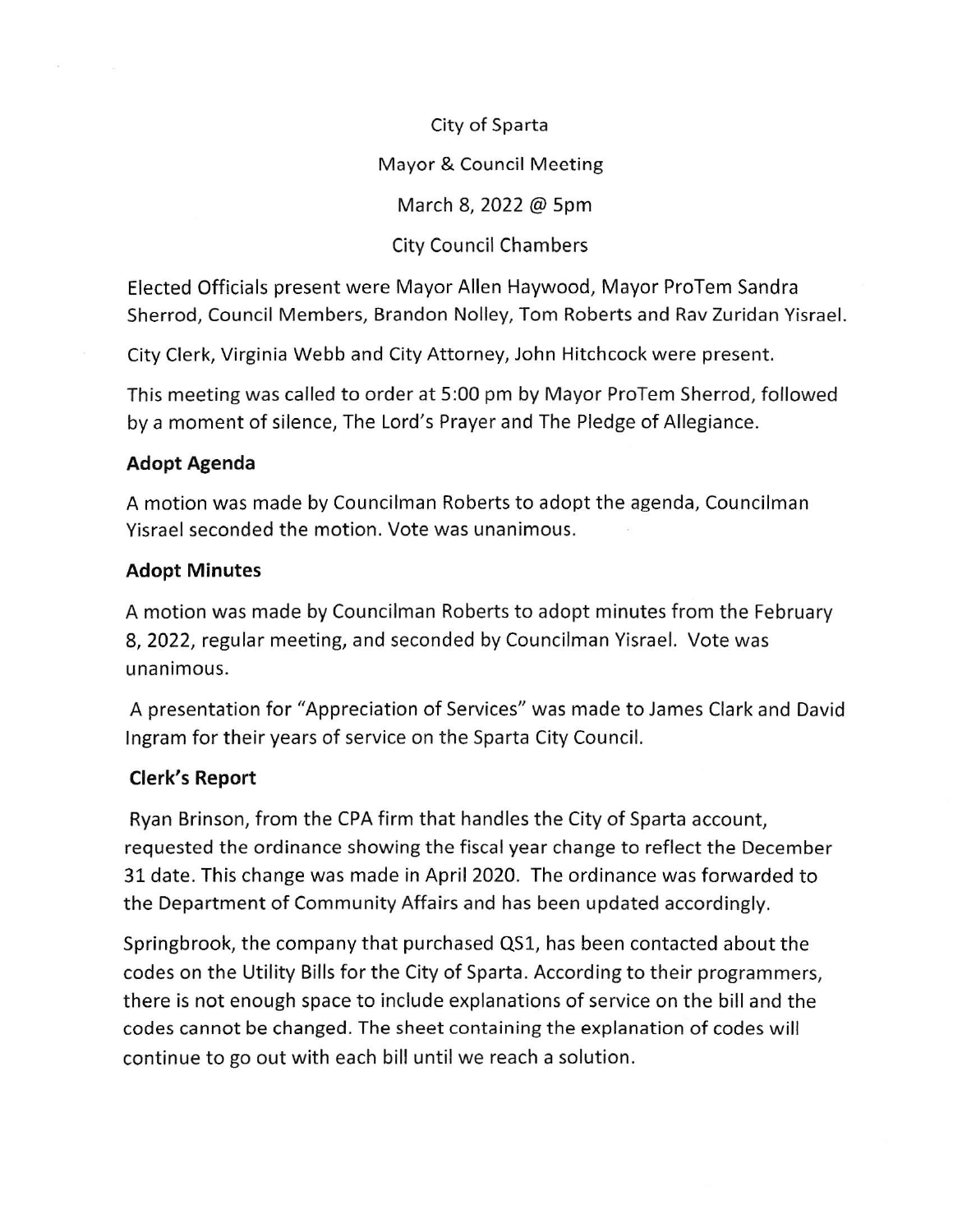The Office of Planning & Budgeting has acknowledged receipt of all documentation for First Responders payment request and has begun processing payment for The City of Sparta Police Department.

The Georgia Municipal Association sponsors an annual event each year that gives cities the opportunity to highlight successful projects, connect residents with one another, and build or improve working relationships with employees, leaders and legislators. Cities Week is April 24-30, 2022. This year we will have an employee appreciation luncheon and possibly a Community Clean Up Day. All planned activities will be announced later.

#### Mayor's Report

 $\mathcal{R}=\frac{1}{2\pi}$  .

 $\omega=0$ 

Wood & Associates, engineering firm, has been contacted to assist us with grant applications and contracting with different companies to provide services.

The JROTC program director wants to involve the high school cadets in <sup>a</sup> community service event for The City of Sparta.

Overweight trucks on the City of Sparta streets can be fined up to 51,000. We have installed signs to notify drivers to possibly prevent violations. The City did receive a support letter from Senator Mack Jackson, in support against increasing the weight limit for big trucks. Big trucks are damaging the streets in the city due to their weight.

Budget was worked on Thursday, March 3, and departmental draft was completed Monday, March 7,2022.

The price of chemicals for the Filter (Water Treatment) Plant has increased. Several chemicals are hard to find due to supply and demand issues. Water rates may have to be increased due to the rising costs,

<sup>H</sup>HIP & REACH programs are still pushing Covid19 vaccine campaigns. Terrell Reid, Hancock Outreach Coordinator, spoke encouraging everyone to get boosters that are eligible. There will be a second round of test kits available soon. For more information, he may be reached at 478-952-0921.

Waste Water Plant supervisor, Amanda Akins has applied for a grant for our facility.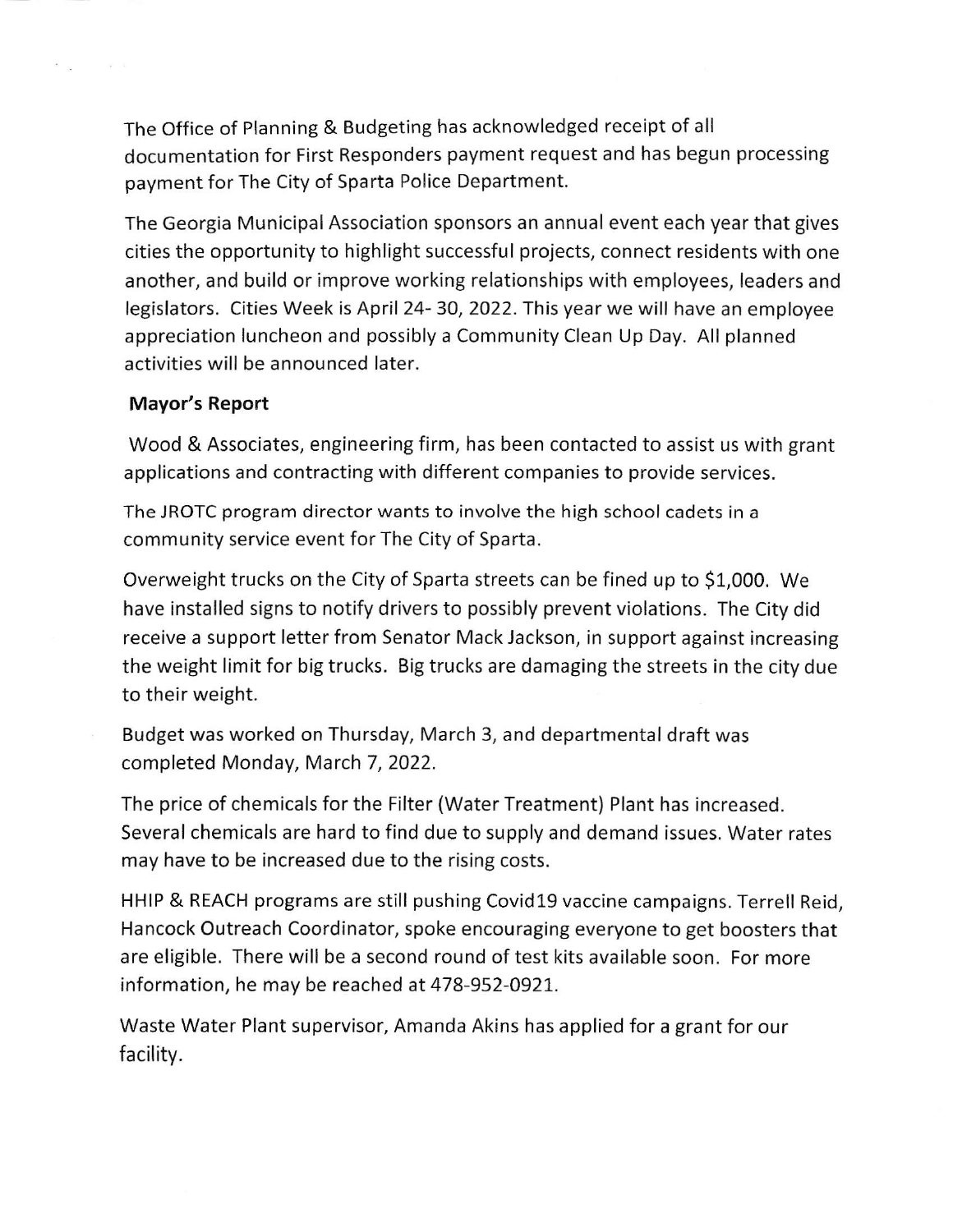## Old Business

 $\sigma_{\rm{max}}$ 

 $-\alpha$ 

Councilman Roberts motioned to approve agreement with Hancock County Commissioners for Local Option Sales Tax Distribution percentages, to provide revenue of 38% for the City and 62% for the County for a period of 10 years, beginning January 2023. Motion was seconded by Councilman Yisrael. Vote was unanimous.

Councilman Yisrael motioned to approve agreement with the North Central Health District (REACH) regarding the development of Pedestrian Park on Broad Street in downtown Sparta. Councilman Roberts seconded the motion. Vote was unanimous.

### New Business

Presentation of the City's New Retirement Plan for Employees

The plan will be for full time city employees. The plan will be effective retroactively, as of January 1, 2022. Each employee will be required to contribute in order to participate and the city will match up to 3% of their contribution. lt is a 4578 plan and will be monitored by a third-party administrator as required by law.

Mayor and Council Work Session at 4:30 pm, Monday, April 4,2022.

Mayor and Council Regular Meeting at 5:00 pm, Tuesday, April 12,2O22.

Historic Preservation Commission Regular Meeting, Thursday, April L4,2022.

# Citizens' Input

Paula Dixon, resident of the county, questioned the percentage of grants and where will they be applied.

Marion Warren, resident of the county, questioned if EMI engineering firm offered exclusive services.

Mary Jackson, resident of county, questioned where the Pedestrain Park will be located.

Willmatine Tolbert, resident of city, praised efforts and accomplishments of Mayor and Council.